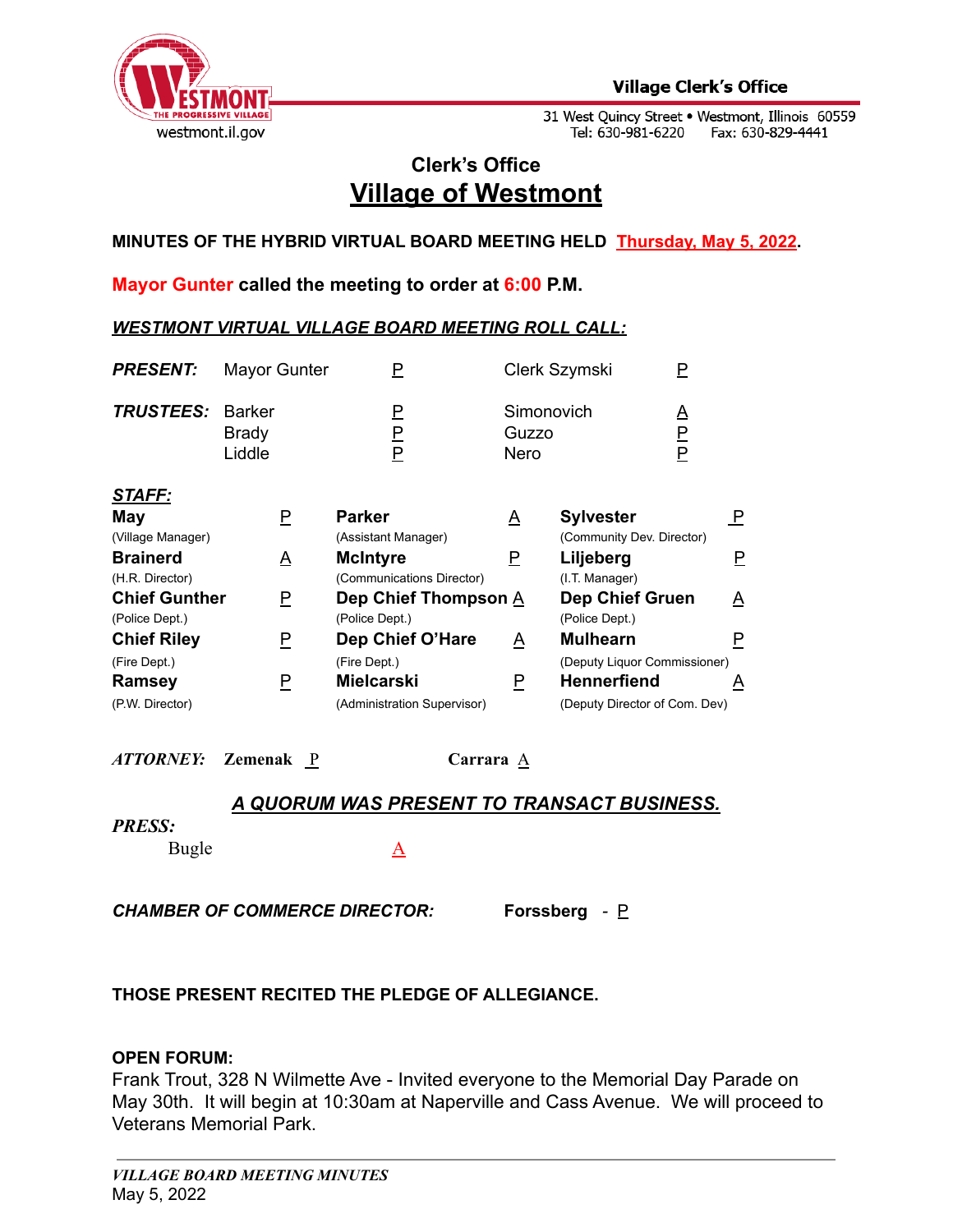

31 West Quincy Street . Westmont, Illinois 60559 Tel: 630-981-6220 Fax: 630-829-4441

Christine Bedalow, 947 Indian Boundary Drive - Addressed the Village Board about the Oak Brook Hills proposed development and her concerns. The last meeting was canceled and there was no rescheduled meeting where the public could voice their concerns with the developer. The comprehensive plan discusses open space and this development will have an impact. This could have an impact on our school system by adding an additional 500 students to our districts. Concerned that the Zoning Committee has already reviewed this and has recommended no more multi-family condensed housing. She wants to see more discussion about this with community involvement in an open forum setting.

Lynne Evans, 3525 S Cass #201, Royal Hills - Concerned about the influx of children into the school district if the proposed Oak Brook Hills Development goes through. Concerns regarding class size, impact on education, and greenspace.

John Kirkwood, 3525 Cass Court, Royal Hills - Addressed the Village Board about the Willow Crest golf course development. Would like the Village Board to carefully review the issue of rental vs owner occupied housing.

Mayor Closed Open Forum at 6:12pm.

Mayor made a comment regarding the developer. Developers can ask to be pulled off an agenda. We thought he would be here tonight, but they are not ready. We are currently not sure if they will be back up in two weeks, but it will be posted and expect that more citizens will give their comments at open forum at that meeting.

## First Responder Recognition Awards

Mayor Gunter invited Police Chief Gunther to the podium to honor the hard work of our first responders.

Sandra Strobel is in the audience tonight and we hope that Mr. Logan Sheppard is watching the meeting online.

Chief Gunther talked about an incident that happened on January 4th around midnight. An aggravated carjacking occurred near 63rd & Cass in which a victim was shot in the leg. The victim suffered a gunshot wound to the left leg, which fractured the victim's femur and struck the femoral artery. The juvenile suspect was quickly apprehended and charged as an adult for aggravated vehicular hijacking with a firearm and aggravated battery involving the discharge of a firearm. Both charges are class x felonies punishable by 6 - 30 years in prison for each charge. Chief Gunther wanted to recognize the specific actions of the officers on the scene that day.

Officer Dan Rooney is being recognized today for his role. He arrived on the scene and saw the victim being tended to by good samaritan, Mr. Sheppard. Officer Rooney observed the situation and cut away the victim's pant leg to better access the gunshot wounds. He observed the entry wound which was no longer bleeding and applied direct pressure to the exit wound until Wesmtont Paramedics arrived. While he was treating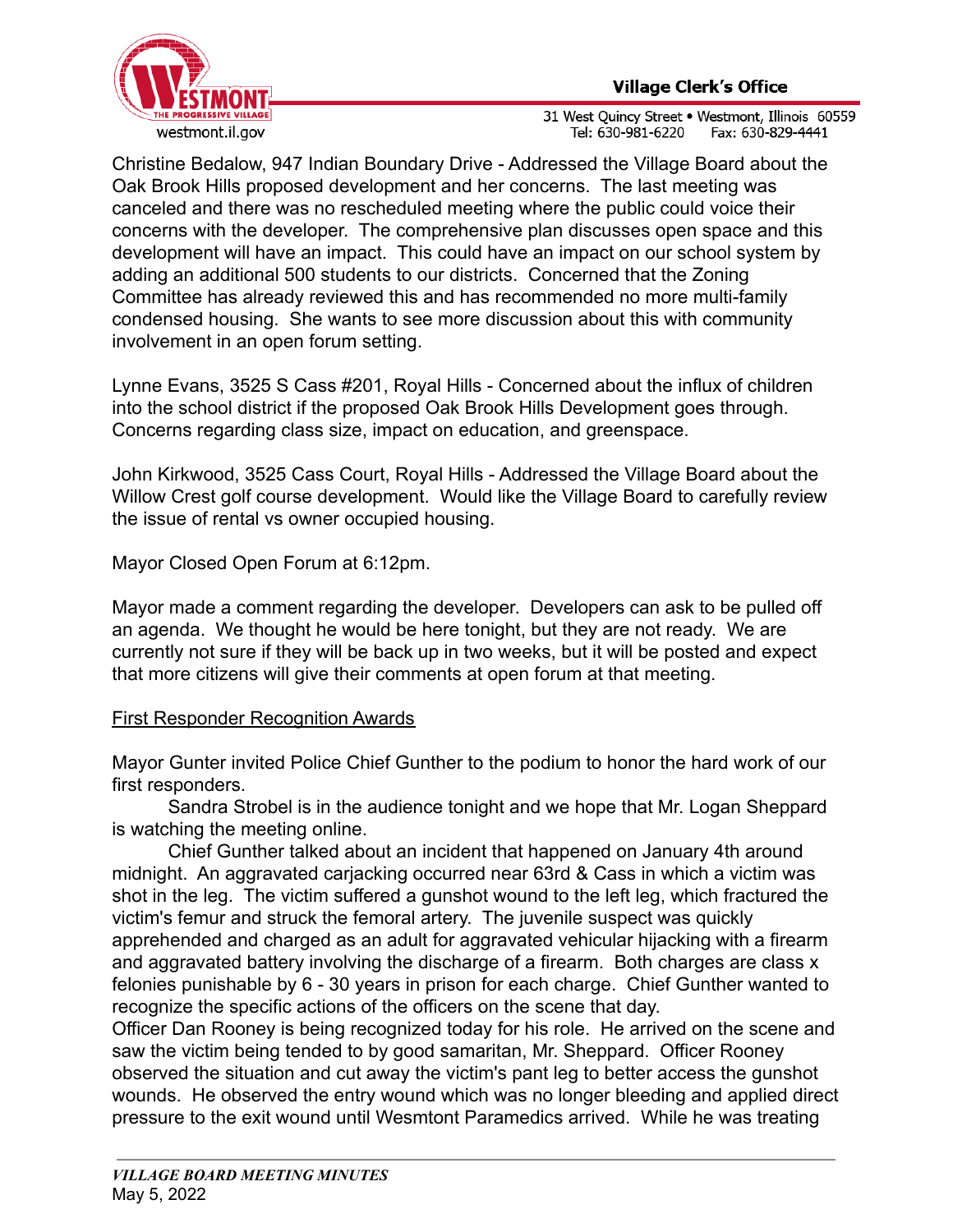

31 West Quincy Street . Westmont, Illinois 60559 Tel: 630-981-6220 Fax: 630-829-4441

the victim, he gathered a description of the offender and broadcasted that description to responding units. Officer Rooney was able to multitask and was thrust into a medical situation. Fortunately, he had a former background as an EMT with Bollingbrook.

Mr. Logan Sheppard had just arrived home and observed the victim lying on the ground and screaming for help. He removed his sweatshirt and t-shirt, applied pressure to the victim's gunshot wound and called 911 to relay information to the dispatcher. Between Officer Rooney and Mr. Sheppard, they saved Sandra's life and we are here to recognize them for that action.

Former Oak Brook Police Officer, Ryan White, was the one that heard the dispatch and he ultimately found the vehicle. He chased it down I-290 until it crashed and then apprehended the suspect who was brought back to the station and charged. We would like to recognize former Police Officer Ryan White.

Detective Jeremy Durst was also recognized for his work. During that week we had 3 extremely high risk, low frequency, investigations that Detective Durst handled and he was recognized for his work. He was the lead investigator for those three cases.

Officer Rooney and Detective Durst were called to the podium and received their awards.

Sandra thanked the officers who responded to her call, without them she would not be alive. She also thanked the Westmont and Oak Brook Police.

| <b>VOTING KEY:</b> | $A = ABSENT$     | $AB = ABSTAIN$ | $N=NO$          | W=Withdrawn |
|--------------------|------------------|----------------|-----------------|-------------|
|                    | <b>P=PRESENT</b> | $V = YES$      | <b>R=RECUSE</b> |             |

**Note:** *The items listed in these minutes are summaries only and are not meant to be a direct transcript of the Mayor's, Manager's, Clerk's and Trustees' comments. For actual quotes of the referenced items please refer to the Archival video copy of this meeting.*

#### **VOTING SUMMARY**

|  |  | 5 | 6 |  |
|--|--|---|---|--|
|  |  |   |   |  |
|  |  |   |   |  |
|  |  |   |   |  |
|  |  |   |   |  |
|  |  |   |   |  |
|  |  |   |   |  |
|  |  |   |   |  |

## **Mayor Gunter**

## **REPORTS**

- The Memorial Day Parade will be Monday, May 30th at 10:30am. It will conclude with the ceremony at Veterans Memorial Park.
- Gave an update on the Westmont Community Awards Dinner. Congratulations to all our event winners and nominees. A press release along with photos and the event video has been posted to the Village Website. This is one of the first times we have had about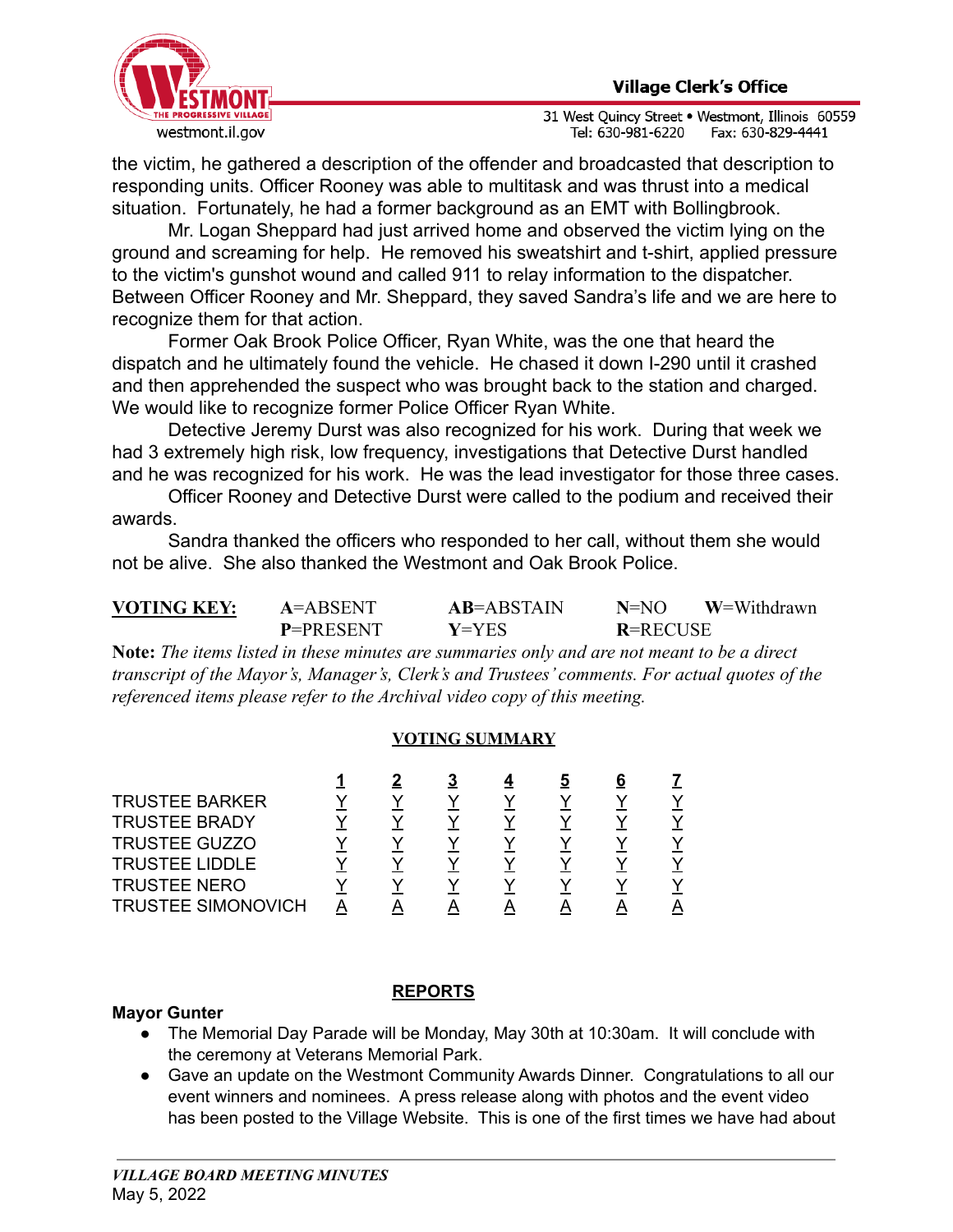

31 West Quincy Street . Westmont, Illinois 60559 Tel: 630-981-6220 Fax: 630-829-4441

130-150 people gather in the last few years.

## **Clerk Szymski**

● Village offices will be closed on Memorial Day. Also, recycling and garbage will NOT be picked up on Memorial Day, Monday, May 30, which will delay pickups by one day for the entire week.

## **Trustee Johanik-Guzzo**

- Had the honor of hosting the Police Public Safety Committee meeting today. Gave a brief recap of that meeting:
	- Staffing updates
	- o Drug Takeback with the DEA last Saturday. 210 lbs of unwanted prescriptions were collected.
	- Police Squad Car night will be June 9th from 5 9pm downtown.
	- The Citizens Police Academy and the Jr. Citizens Police Academy will be held this year. More information can be found on the Village website.
	- On the Police Department website there is a section for compliments and complaints.
	- Discussed the MERIT task force update.
	- The next Police Public Safety Committee meeting will be July 28th, 4:30pm, at Village Hall.
- The next Fire Public Safety Committee Meeting will be June 2, 4:30pm at Village Hall.
- There will be a Car Fit Clinic for Seniors. This will be May 21 from 8:00am 10:30am at the Johanik Fire Station, 6015 S Cass Ave. Seniors can come and have a free vehicle safety inspection and also have their cars adjusted so that they fit them properly.
- Reminded everyone that when you see sirens and lights, pull to the right.

## **Trustee Brady**

- The next Planning and Zoning Commission meeting is scheduled for May 11th. There will be a review of a proposed restaurant with drive-through facilities at 80 West 63rd in the Market Centre development.
- 3rd ANNUAL WESTMONT SENIOR SPRING EXPO Friday, May 6th at 8:30am to 12:30pm at the Westmont Park District Community Center, 75 E. Richmond. Refreshments will be served and the Secretary of State Mobile Driver Services will be available.
- Sunday, May 15th is Peace Officer Memorial Day. All U.S. Flags are requested to be at half staff. This is a proclamation by the President of the United States.

## **Trustee Nero**

- The next Public Works Committee meeting will be June 16, 4:30pm at Village Hall.
- The Public Works Open House event will be May 21 from 10am to 1pm located at the Public Works Building at 155 E. Burlington. There will be many activities such as, facility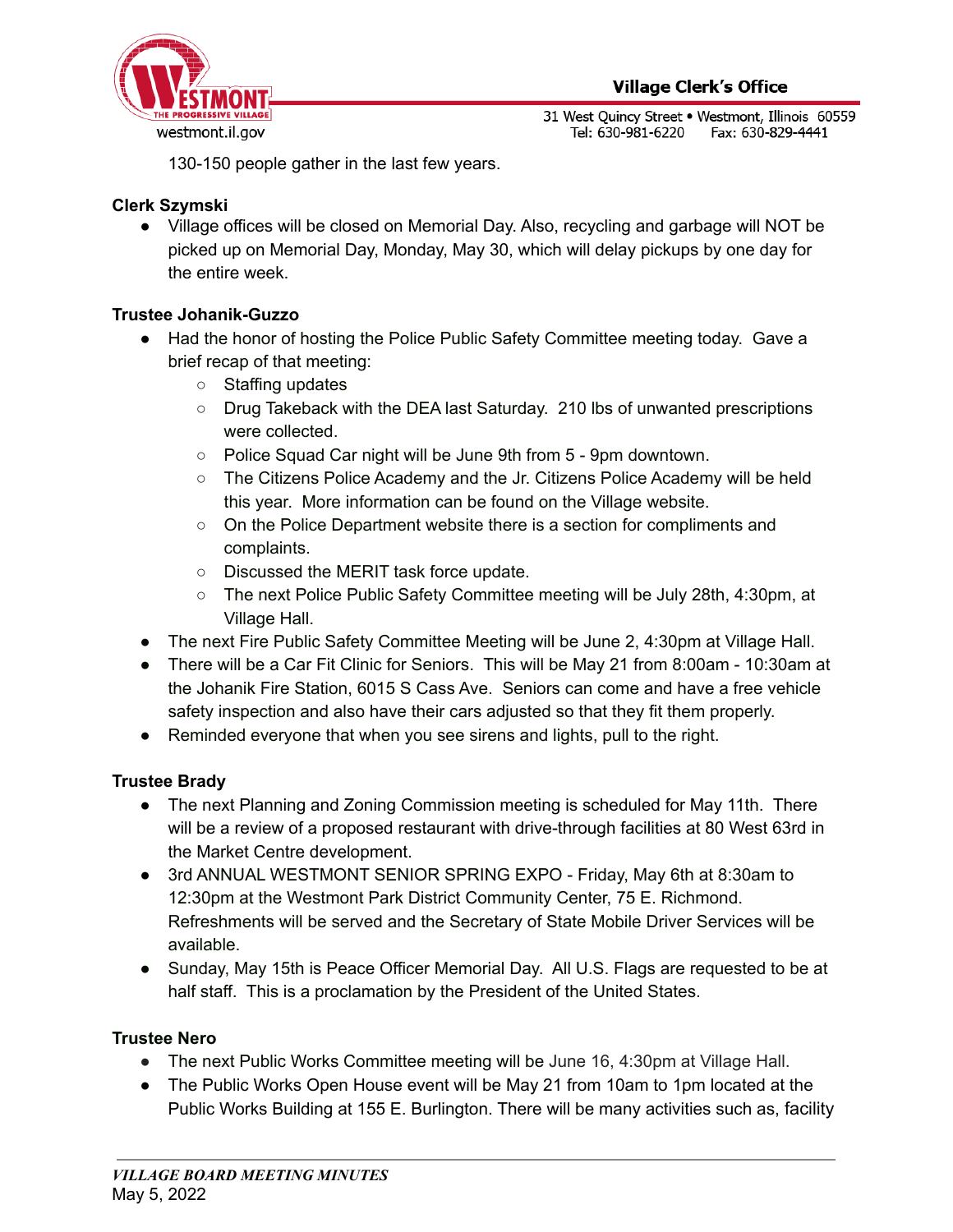

31 West Ouincy Street . Westmont, Illinois 60559 Tel: 630-981-6220 Fax: 630-829-4441

tours, forestry demonstration, identifying tree species contest, fire hydrant demonstration, bee observation station, touch-a-truck display, hands-on crafts for children, raffles, games, refreshments and more. This event coincides with National Public Works Week.

- Gave an update on the Lincoln Street Parking Lot. Landscaping was planted yesterday, the project continues to move forward and will be available for public use by summer. The lot is located on Lincoln Street, north of Burlington Avenue and south of Irving Street.
- There was a microburst or tornado that touched down at Oak Brook Hills. Our Fire Department was out there assisting with clean up.
	- Mayor Gunter complimented the Fire Department. They worked extremely hard with one of our businesses in order to open it up for a high school prom that was there with 700 people. Fortunately, no one was hurt, but there was a lot of wind damage.

## **Trustee Liddle**

- The next Administration / Finance Committee meeting will be May 19th, 4:30pm, at Village Hall.
- The water and garbage rates have changed as of May 1st. Garbage rates, yard waste and garbage stickers have increased. Please see the village website for specific information.

## **COMMUNITY EVENTS**

- Race to the Flag 5K is happening the Sunday before Memorial Day on May 29th. It will be held at Ty Warner Park and more information can be found at racetotheflag.org to participate, volunteer, or enjoy the events of the day.
- Reminded everyone about our upcoming community summer events.
	- Cruisin' Nights will be Thursday nights during June, July, August
	- 4th of July
	- Taste of Westmont
- More information can be found online at westmontevents.com.
- Our next community business window murals theme will be summer fun, and businesses can sign up via the Westmont Special Events website at westmontevents.com

## **Trustee Barker**

- Recapped the Environmental Improvement Commission meeting from May 2nd.
	- A speaker from the International Dark Skies Association was present. The representative helps educate that committee on dark skies and light pollution.
	- $\circ$  Nathan Chamberlin came in from the school to talk about what the kids are doing as far as their environment. He stated that he wants to partner with the Village and bring those young people with him.
	- The EIC will be at three different street fairs this summer. The first topic we will educate the attendees about is invasive plant species. There will be examples of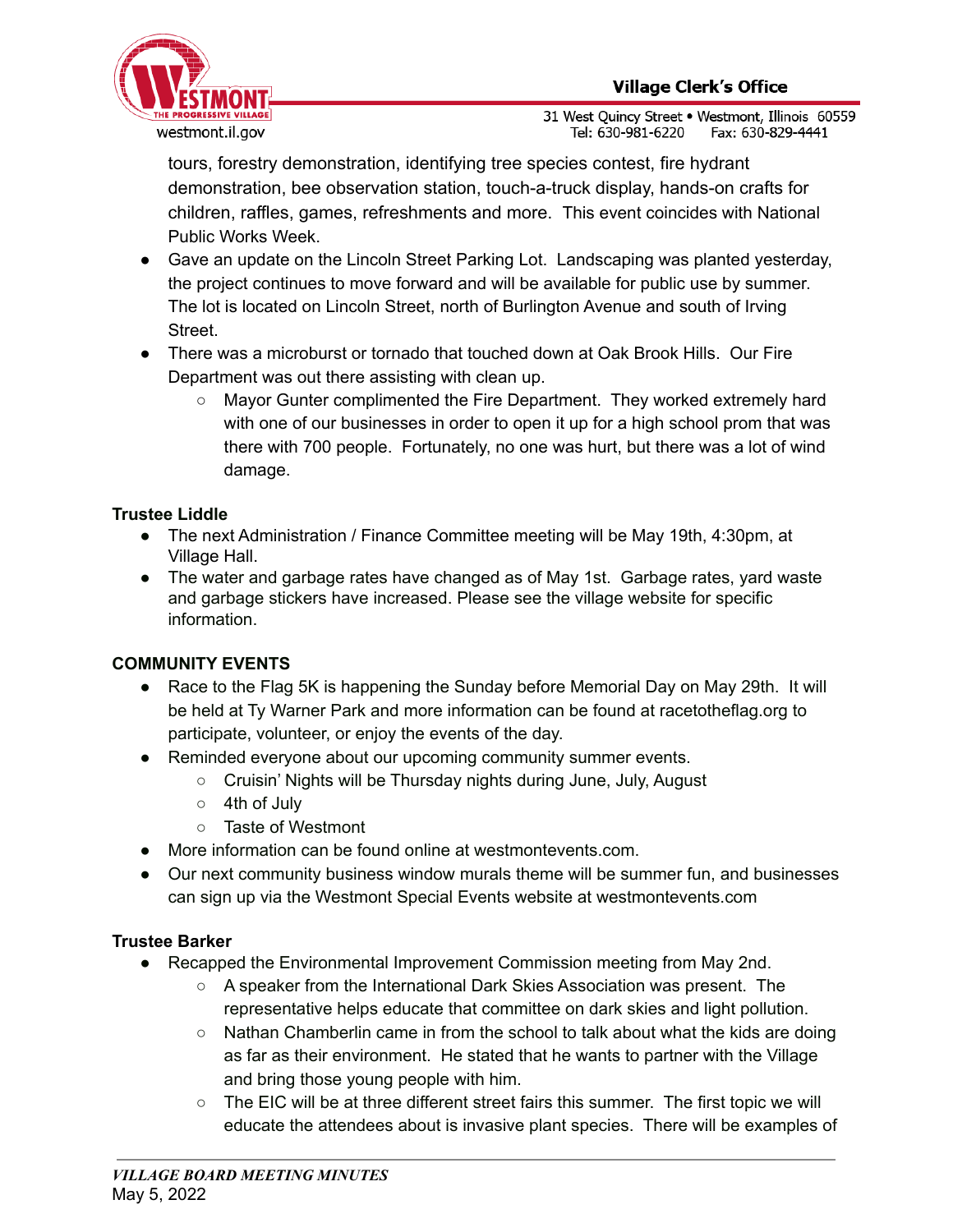

31 West Quincy Street . Westmont, Illinois 60559 Tel: 630-981-6220 Fax: 630-829-4441

those plants and information on how to get rid of them without spraying them with chemicals.

- We are looking for volunteers for the River Sweep and Storm Drain stenciling. The River Sweep is May 21st and the Storm Drain Stenciling is June 4th. You can sign up on the Village website.
- Westmont First will meet on May 16th, 6pm at Village Hall.
- Westmont First continues to work on the community mural project. We continue to discuss the details of the mural and the arts initiative. A full update will be on the agenda for the next Admin-Finance Committee meeting.
- Mayor Gunter mentioned that we had 236 people sign up for No Mow Til' Mothers Day.

## **ITEMS TO BE REMOVED FROM CONSENT AGENDA:**

No items to be removed from the consent agenda.

#### **CONSENT AGENDA [Omnibus Vote]:**

**Village Manager May** addressed the Board on this agenda item.

Motion by **Trustee Liddle** to approve the consent agenda.

## **(A) BOARD MEETING MINUTES**

Board to consider approving the minutes of the Village Board meeting held **April 21, 2022.**

# **(B) FINANCE ORDINANCE #1: Dated May 5, 2022**in the amount of

**\$ 1,039,358.02**

## **(C) PURCHASE ORDERS**

| 23200004 | <b>CLARKE ENVIRONMENTAL MOSQUITO</b> | 80,600.00<br>S. |
|----------|--------------------------------------|-----------------|
| 23200006 | <b>IMPERIAL SERVICE SYSTEMS, INC</b> | 49,000.00       |
| 23200005 | MEADE, INC                           | 75,000.00       |
| 23200007 | <b>BELL FUELS, INC</b>               | 250,000.00      |
|          | 454,600.00<br>S.                     |                 |

## **(D) TOTAL OF PURCHASE ORDERS & FINANCE ORDINANCE: \$ 1,493,958.02**

## **(E) PROCLAMATION - POLICE WEEK**

Board to consider a proclamation to declare May 11-16, 2022 as Police Week in the Village of Westmont.

## **(F) PROCLAMATION - PUBLIC WORKS WEEK**

Board to consider a proclamation to declare May 15-21, 2022 as Public Works Week in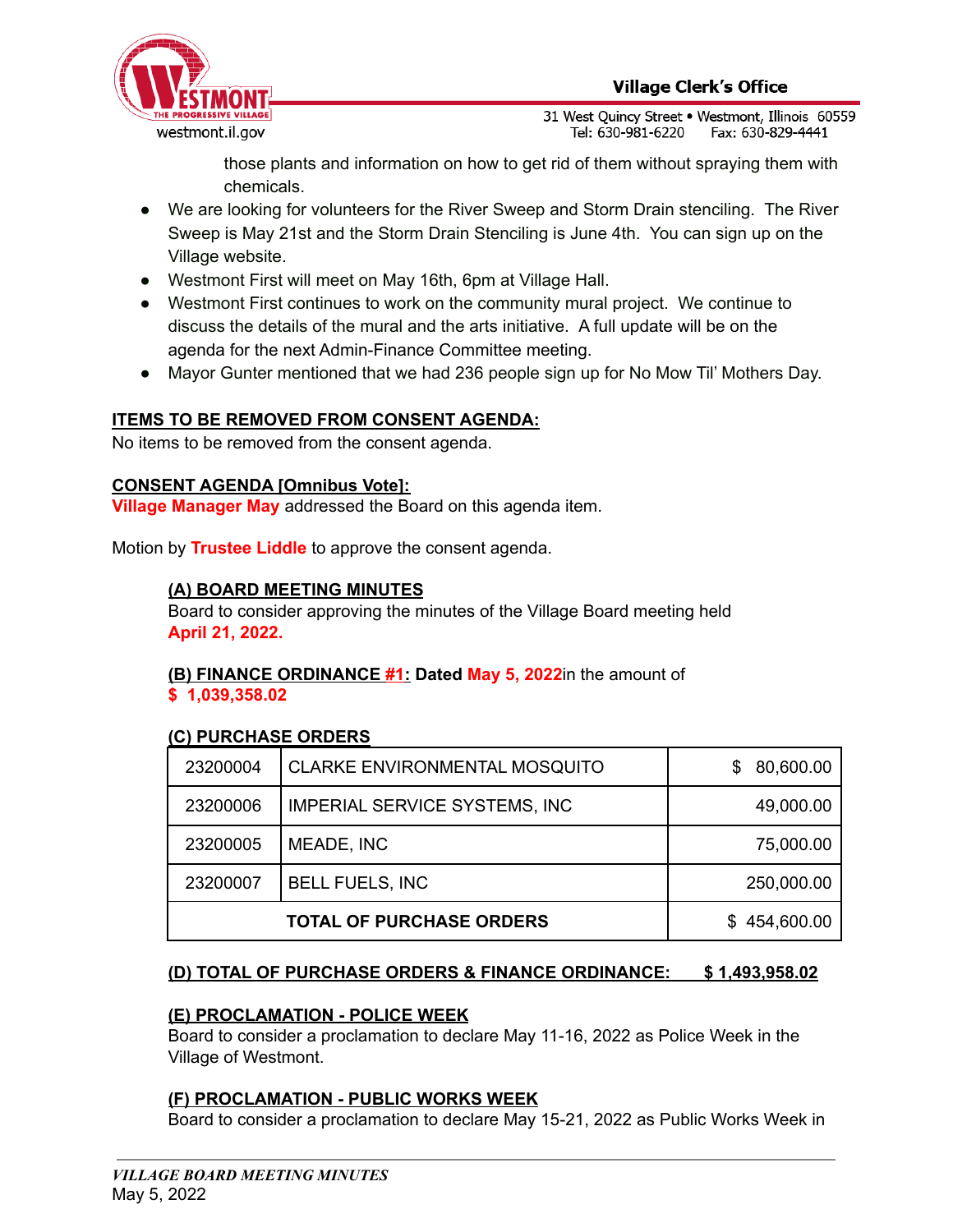

31 West Quincy Street . Westmont, Illinois 60559 Tel: 630-981-6220 Fax: 630-829-4441

the Village of Westmont.

## **(G) PROCLAMATION - DEMENTIA ACTION WEEK**

Board to consider a proclamation to declare May 16-22, 2022 as Dementia Action Week in the Village of Westmont.

#### **(H) PROCLAMATION - EMERGENCY MEDICAL SERVICES WEEK**

Board to consider a proclamation to declare May 15-21, 2022 as Emergency Medical Services Week in the Village of Westmont.

## **(I) COMMUNITY EVENTS**

- I. 2022 Race To The Flag 5K Board to consider an ordinance approving the following requests for the 2022 Race to the Flag 5K to be held on May 29, 2022:
	- 1. Community Events permit including street closures
	- 2. Live Amplified Sound Permit

Seconded by **Trustee Nero** and the motion passed.

#### **VOTE ON MOTION #1**

Ayes: Barker, Brady, Guzzo, Liddle, Nero Nays: None Absent: Simonovich

#### **UNFINISHED BUSINESS**

There is no unfinished business.

#### **NEW BUSINESS**

#### **(2) FIRE AND POLICE COMMISSION APPOINTMENT**

**Mayor Gunter and Tom Mulhearn** addressed the Board on this item.

Motion by **Trustee Liddle** to consider a motion approving Mayor Gunter's appointment to the Board of Fire and Police Commission.

Seconded by **Trustee Guzzo** and the motion passed.

#### **VOTE ON MOTION #2**

Ayes: Barker, Brady, Guzzo, Liddle, Nero Nays: None Absent: Simonovich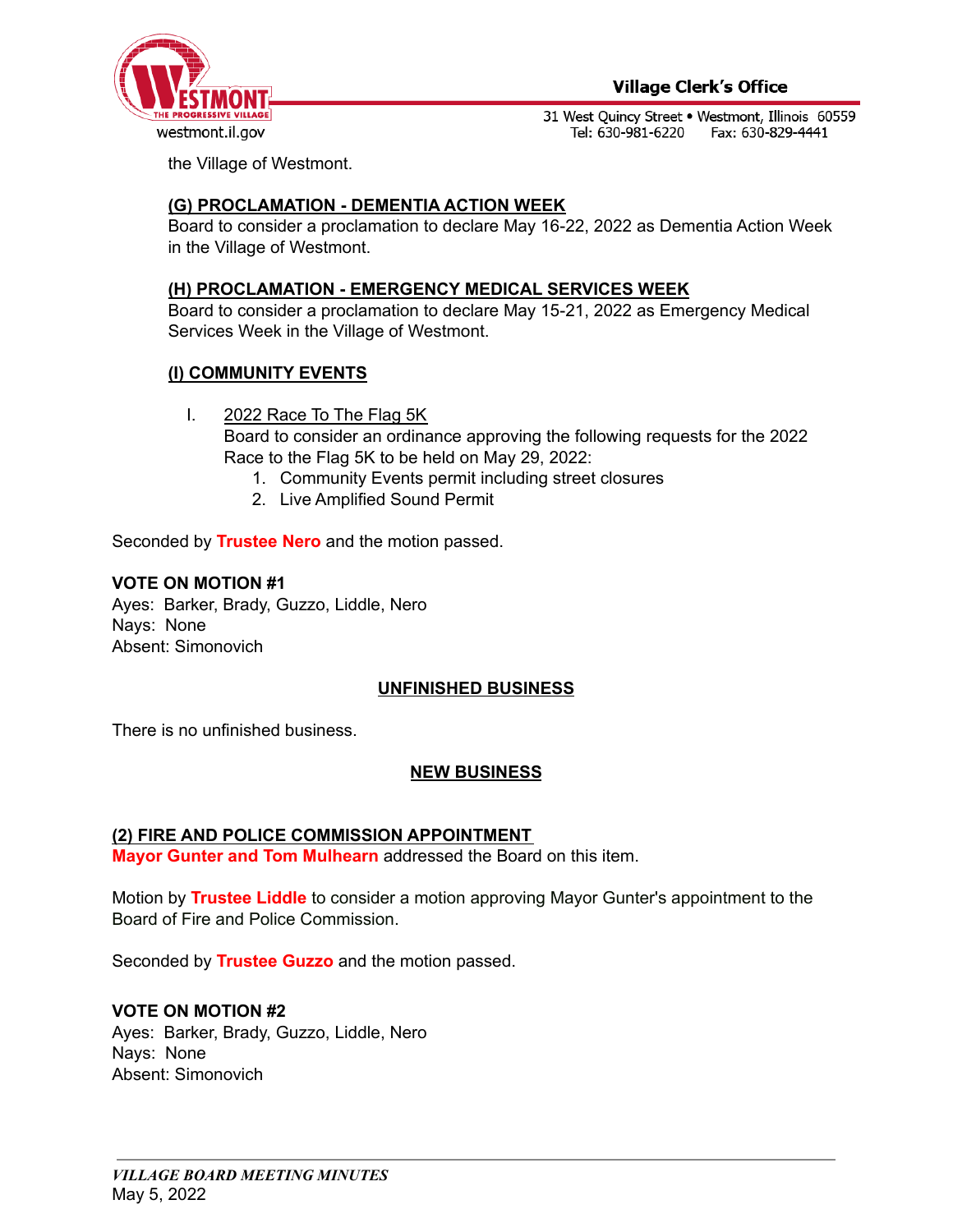

#### **Village Clerk's Office**

31 West Quincy Street . Westmont, Illinois 60559 Tel: 630-981-6220 Fax: 630-829-4441

#### **(3) SITE AND LANDSCAPE APPROVAL - 413 NORTH CASS AVENUE**

**Community Development Director Sylvestor and Walter Veselinovic** addressed the Board on this item.

Motion by **Trustee Nero** to consider an ordinance approving a request from Walter Veselinovic and Rose Development Corporation for a Site and Landscaping Plan at 413 North Cass Avenue, to construct a 2-unit single-family semi-detached dwelling in the R-4 General Residence District.

Seconded by **Trustee Liddle** and the motion passed.

#### **VOTE ON MOTION #3**

Ayes: Barker, Brady, Guzzo, Liddle, Nero Nays: None Absent: Simonovich

#### **(4) MCGRATH AUTO BODY - 725 PASQUINELLI DRIVE**

**Community Development Director Sylvester, Fire Chief Riley** addressed the Board on this item.

Motion by **Trustee Liddle** to consider an ordinance approving a request from McGrath Auto Body Shop and 720 Kingery, LLC, for a Special Use Permit amendment to perform painting, body and fender work in addition to other authorized dealership activities in the B-2 General Business District at 725 Pasquinelli Drive.

Seconded by **Trustee Nero** and the motion passed.

#### **VOTE ON MOTION #4**

Ayes: Barker, Brady, Guzzo, Liddle, Nero Nays: None Absent: Simonovich

#### **(5) RESOLUTION FOR MAINTENANCE UNDER THE ILLINOIS HIGHWAY CODE**

**Public Works Director Ramsey** addressed the Board on this item.

Motion by **Trustee Nero** to consider an Illinois Department of Transportation Resolution for the Village's 2022 MFT Resurfacing project #BLR 14220\_2022.

Seconded by **Trustee Liddle** and the motion passed.

#### **VOTE ON MOTION #5**

Ayes: Barker, Brady, Guzzo, Liddle, Nero